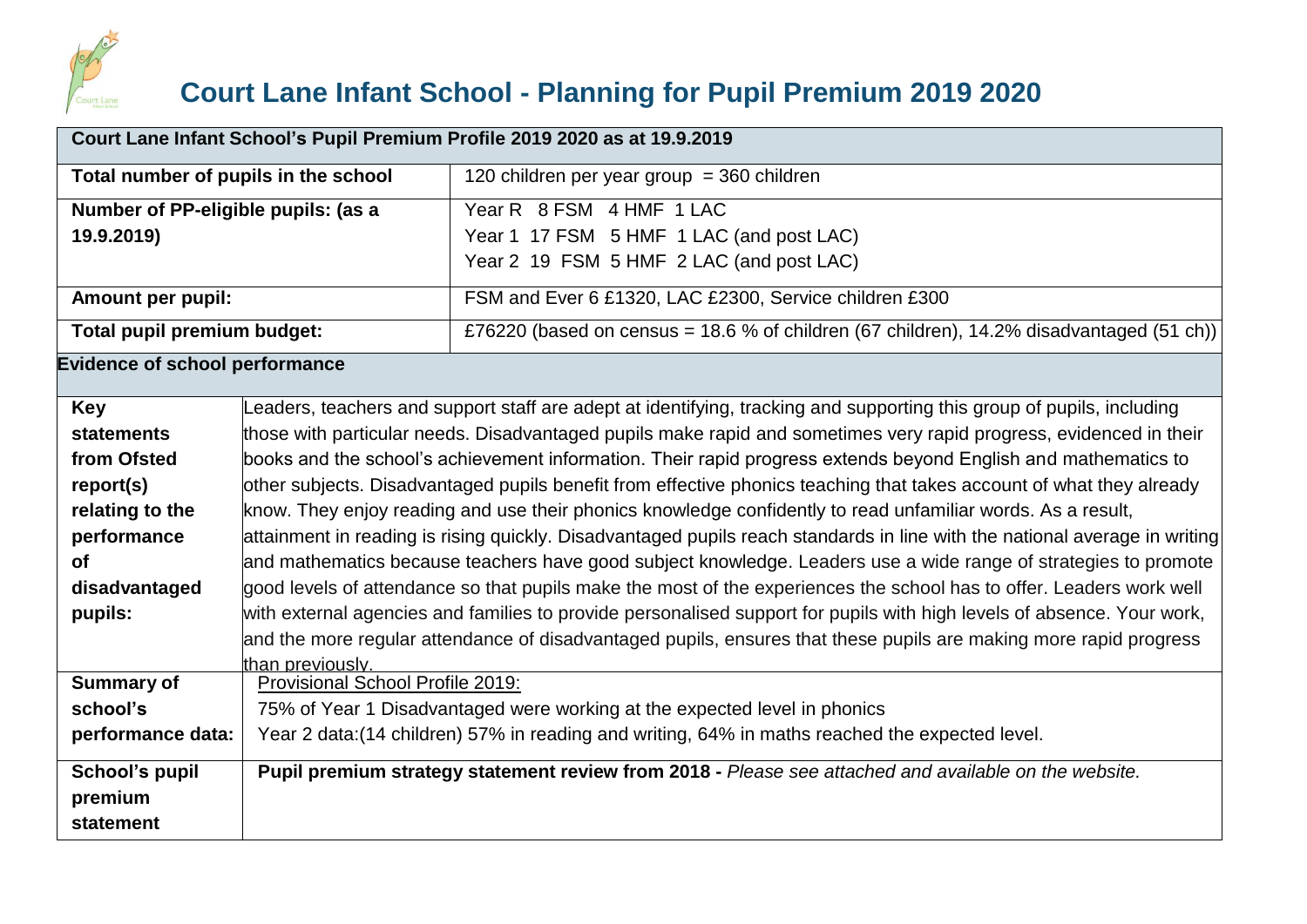## **Pupil premium strategy statement**

| 1. Summary information |                          |                                  |        |                                  |                               |  |
|------------------------|--------------------------|----------------------------------|--------|----------------------------------|-------------------------------|--|
| School                 | Court Lane Infant School |                                  |        |                                  |                               |  |
| <b>Academic Year</b>   | $2019 -$<br>2020         | <b>Total PP budget</b>           | £76220 | Date of most recent PP Review    | 6 <sup>TH</sup> November 2017 |  |
| Total number of pupils | 360                      | Number of pupils eligible for PP | -62    | Date for next PP Strategy Review | TBC<br>March 2020             |  |

| 2. Current attainment and progress (provisional data 2018 2019)              |                                                 |                                                                                                                                    |                                                                                             |                         |  |  |  |
|------------------------------------------------------------------------------|-------------------------------------------------|------------------------------------------------------------------------------------------------------------------------------------|---------------------------------------------------------------------------------------------|-------------------------|--|--|--|
| <b>Attainment</b>                                                            |                                                 | Disadvantaged<br>Court Lane Infant (2018 2019)<br>(National Disadvantaged 2017 2018)<br>$(14 \text{ children: one child} = 7.1\%)$ | Other not disadvantaged national<br>(figures for 2017 2018 to be updated when<br>available) |                         |  |  |  |
|                                                                              | $EXS+$<br>Higher                                |                                                                                                                                    | EXS+                                                                                        | Higher                  |  |  |  |
| % of pupils achieving the expected standard in reading, writing and<br>maths | R 57.1% (62%)<br>W 57.1% (55%)<br>M 64.3% (63%) | R 14.3% (14%)<br>W 7.1% (8%)<br>M 7.1% (12%)                                                                                       | R 79%<br>W 74%<br>M 80%                                                                     | R 29%<br>W 18%<br>M 25% |  |  |  |

|    | 3. Barriers to future attainment (for pupils eligible for PP)                            |  |                                                                                                                             |  |  |  |
|----|------------------------------------------------------------------------------------------|--|-----------------------------------------------------------------------------------------------------------------------------|--|--|--|
|    | In-school barriers (issues to be addressed in school, such as poor oral language skills) |  |                                                                                                                             |  |  |  |
| Α. |                                                                                          |  | Emotional and physical wellbeing of some children impacts on their ability to fully participate in school activities        |  |  |  |
| В. |                                                                                          |  | Some show a lack of confidence, resilience and the ability to use learning to learn behaviours                              |  |  |  |
| C. |                                                                                          |  | Some pupils lack life experiences to support rounded development and knowledge of the world                                 |  |  |  |
| D. |                                                                                          |  | Some have poor language development which impacts on their speech, reading and writing.                                     |  |  |  |
|    |                                                                                          |  | Levels are low on entry to school and therefore better than expected progress is necessary to meet age related expectations |  |  |  |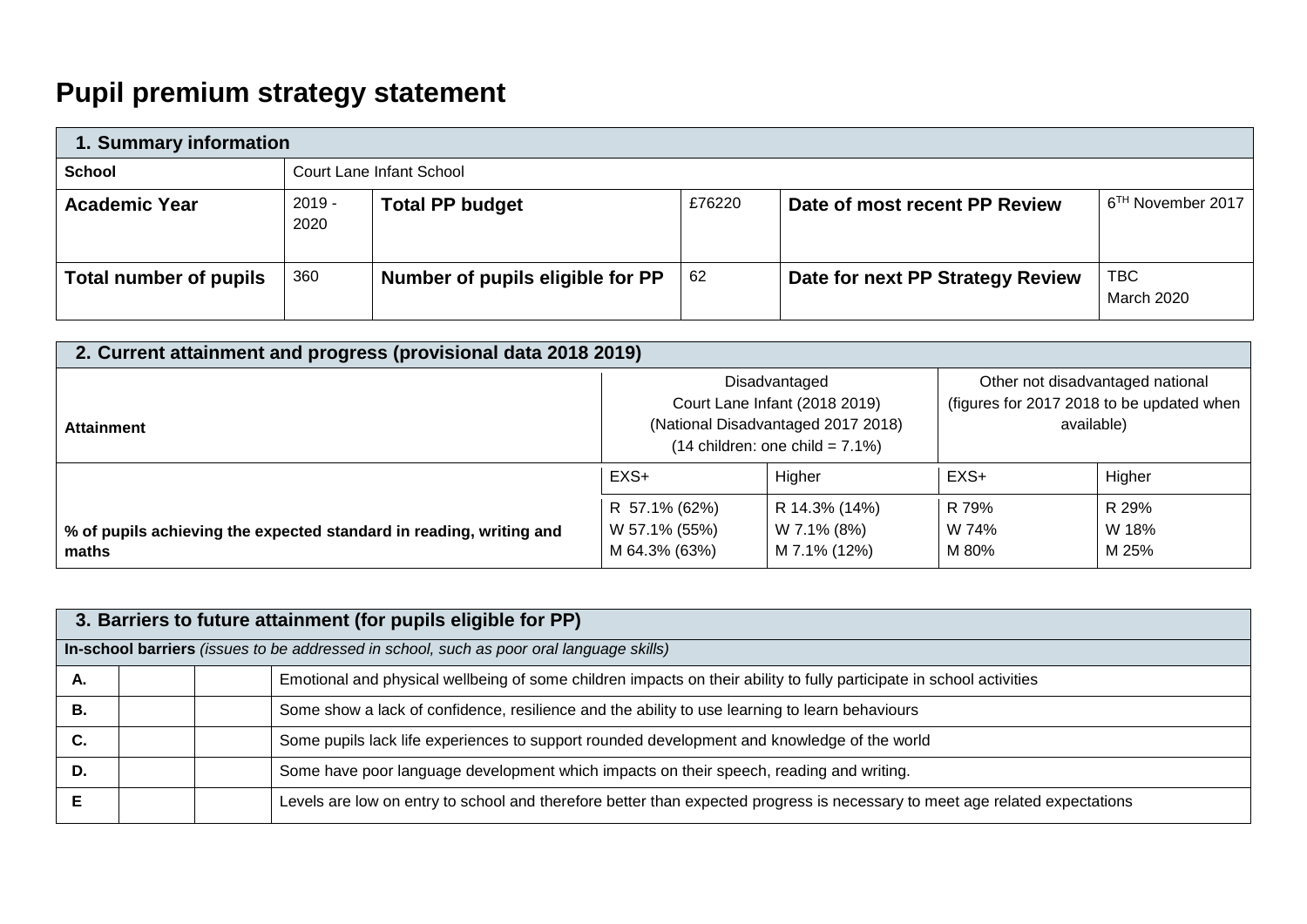|    | <b>External barriers</b> (issues which also require action outside school, such as low attendance rates) |  |                                                           |  |  |
|----|----------------------------------------------------------------------------------------------------------|--|-----------------------------------------------------------|--|--|
|    | Parental support needs to be encouraged and developed                                                    |  |                                                           |  |  |
| G. |                                                                                                          |  | Adverse Childhood Experiences - 10 ACES                   |  |  |
| Н. |                                                                                                          |  | Attendance levels are poor for a small number of children |  |  |

| 4. | <b>Outcomes</b> (Desired outcomes and how they will be measured)                                                                                                                                                                                                        | Success criteria                                                                                                    |
|----|-------------------------------------------------------------------------------------------------------------------------------------------------------------------------------------------------------------------------------------------------------------------------|---------------------------------------------------------------------------------------------------------------------|
| А. | To ensure that children make better than expected progress in reading, writing and maths during Year 1 and 2 in<br>order to obtain aspirational targets in year 2 of above 72% in reading and 68% in writing.                                                           | Results in Year 2 are above those stated in<br>the outcome.                                                         |
| В. | To ensure that in Year 2 at least 4 children in reading, 2 children in writing and 3 children in maths make<br>accelerated progress to GDS and in Year 1 at least 1 child in reading, 3 children in writing and 3 children in maths<br>make accelerated progress to GDS | Accelerated progress is evident within pupil<br>progress meetings and in outcomes against<br>baseline data in Yr R. |
| C. | Children in Year R make accelerated progress in order that the outcomes are significantly above the baseline data<br>of Reading and writing 25% at expected level and maths 37.5% at expected level.                                                                    | Outcomes are significantly above these<br>figures                                                                   |
| D. | Learning Behaviour Champions support the children's learning to learn behaviours – resilience, relating to others,<br>reflective, resourceful, risk taking.                                                                                                             | Data shows an improvement in these areas<br>over time                                                               |
| Е. | SEND support for children is specific and supports the children in increasing the speed of their progress.                                                                                                                                                              | Progress is evidenced within interventions<br>and can be seen in book scrutinises or<br>records of interventions.   |

| 5. Planned expenditure             |                                                                                                                                                                 |  |  |  |  |  |
|------------------------------------|-----------------------------------------------------------------------------------------------------------------------------------------------------------------|--|--|--|--|--|
| 2019 2020<br>Academic year         |                                                                                                                                                                 |  |  |  |  |  |
|                                    | The three headings below enable schools to demonstrate how they are using the Pupil Premium to improve classroom pedagogy, provide targeted support and support |  |  |  |  |  |
|                                    | whole school strategies                                                                                                                                         |  |  |  |  |  |
| <b>Quality of teaching for all</b> |                                                                                                                                                                 |  |  |  |  |  |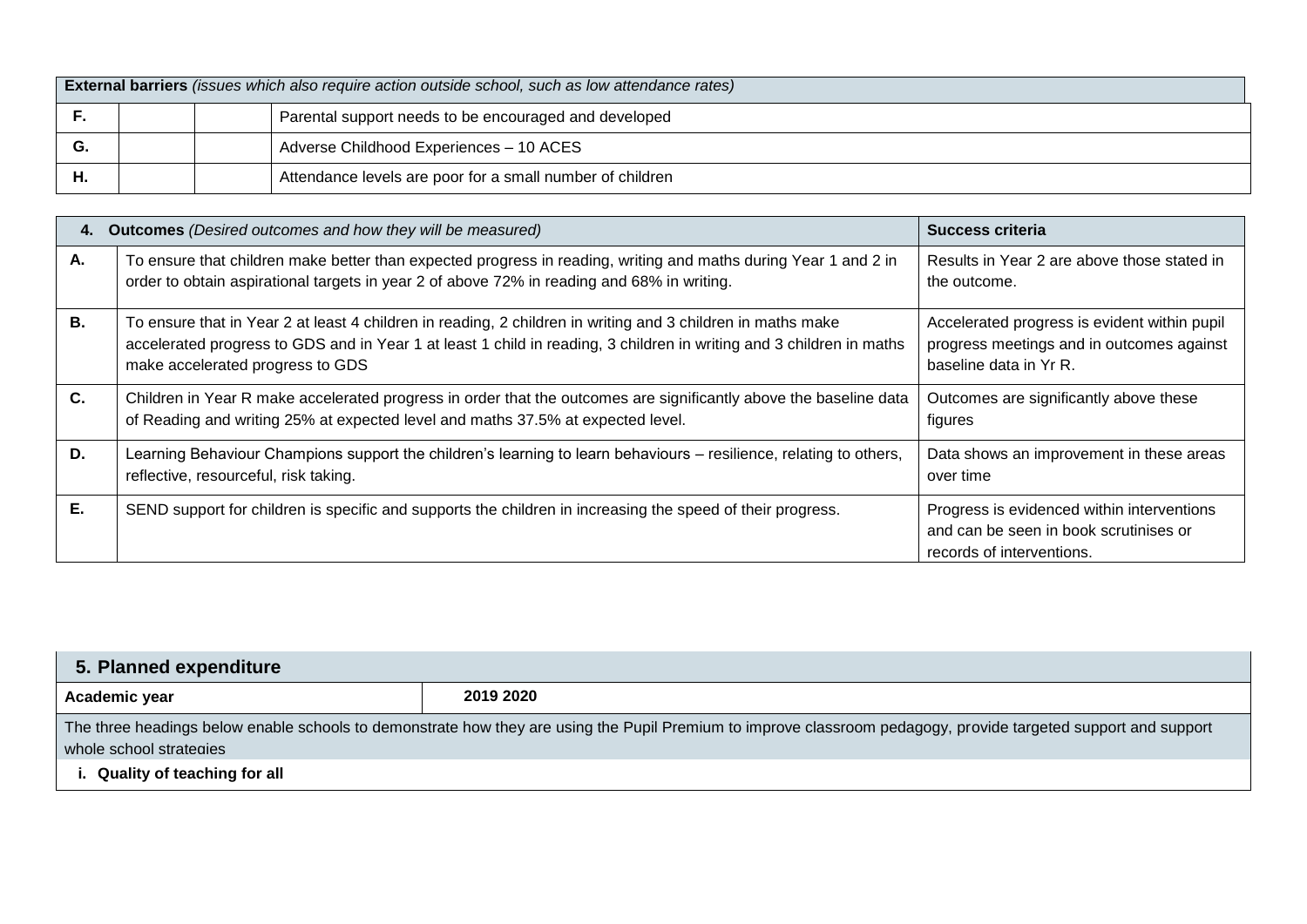| <b>Desired outcome</b>                                                                                                                                                                                     | Chosen action / approach                                                                                                                                                                                                                                                                                                                               | What is the evidence and<br>rationale for this choice?                                                                                                                                                                                                                               | How will you ensure<br>it is implemented<br>well?                                                                                                     | <b>Staff</b><br>lead                             | When will you<br>review<br>implementation?                 |
|------------------------------------------------------------------------------------------------------------------------------------------------------------------------------------------------------------|--------------------------------------------------------------------------------------------------------------------------------------------------------------------------------------------------------------------------------------------------------------------------------------------------------------------------------------------------------|--------------------------------------------------------------------------------------------------------------------------------------------------------------------------------------------------------------------------------------------------------------------------------------|-------------------------------------------------------------------------------------------------------------------------------------------------------|--------------------------------------------------|------------------------------------------------------------|
| Further develop Quality First<br>Teaching to ensure that<br>appropriate pedagogical<br>techniques are selected to<br>ensure maximum impact in<br>learning for all.                                         | Improve teaching and learning by<br>developing expertise in when, how<br>and why to vary pedagogical<br>techniques across subjects. Provide<br>targeted CPD to ensure subject<br>knowledge is secure resulting in<br>sustained high achievement and<br>increased teacher confidence.<br>Targeted effort and incisive feedback.                         | The inclusive ethos of Quality First<br>Teaching is the most important<br>factor in improving outcomes for<br>children.                                                                                                                                                              | Monitored by SLT,<br>Year Leaders and<br><b>SEND Leader</b>                                                                                           | <b>SLT</b>                                       | Pupil progress and<br>cohort review<br>meetings            |
| To adapt, design and further<br>develop enhanced opportunities<br>for SMSC, British Values and<br>personal development within the<br>longitudinal design of the<br>curriculum so pupil succeed in<br>life. | Implement and develop staff<br>knowledge of restorative practice.<br>Build upon PSHE curriculum changes,<br>increasing the opportunity to develop<br>specific personal, social, emotional<br>skills and cultural awareness. Further<br>develop staff awareness of and<br>supporting strategies for improved<br>Mental health and wellbeing of children | To enable children to be able to<br>learn effectively they need to in the<br>appropriate emotional state.<br>By supporting and developing<br>SMSC and cultural experiences<br>children who might have a limited<br>life experience will understand<br>more of the world around them. | CPD used to support<br>and develop staff<br>knowledge and<br>reviewed as part of<br>school J2E.                                                       | <b>HF</b><br>KG<br><b>JR</b><br><b>MLT</b><br>AG | Subject leads to<br>monitor and SLT to<br>review - see J2E |
| Increase and improve writing<br>outcomes so that achievement<br>for pupil premium children is<br>raised including GDS                                                                                      | Across the school ensure:<br>Use of quality texts to develop<br>language and specific vocabulary for<br>writing. Focus is given to spelling and<br>punctuation. Task design is reviewed<br>for writing at all levels. Appropriate<br>scaffolds and modelling including stem<br>sentences. Reading opportunities                                        | Pupil premium children need to<br>achieve to the best of their ability in<br>order that gaps do not open up<br>between themselves and other<br>children, therefore they need<br>teaching that will best support their<br>achievement.                                                | Action plans will be<br>monitored termly and<br>discussed at regular<br>intervals - including<br>the impact seen during<br>pupil progress<br>meetings | <b>LWW</b><br>KB<br><b>SE</b>                    | Pupil progress<br>meetings                                 |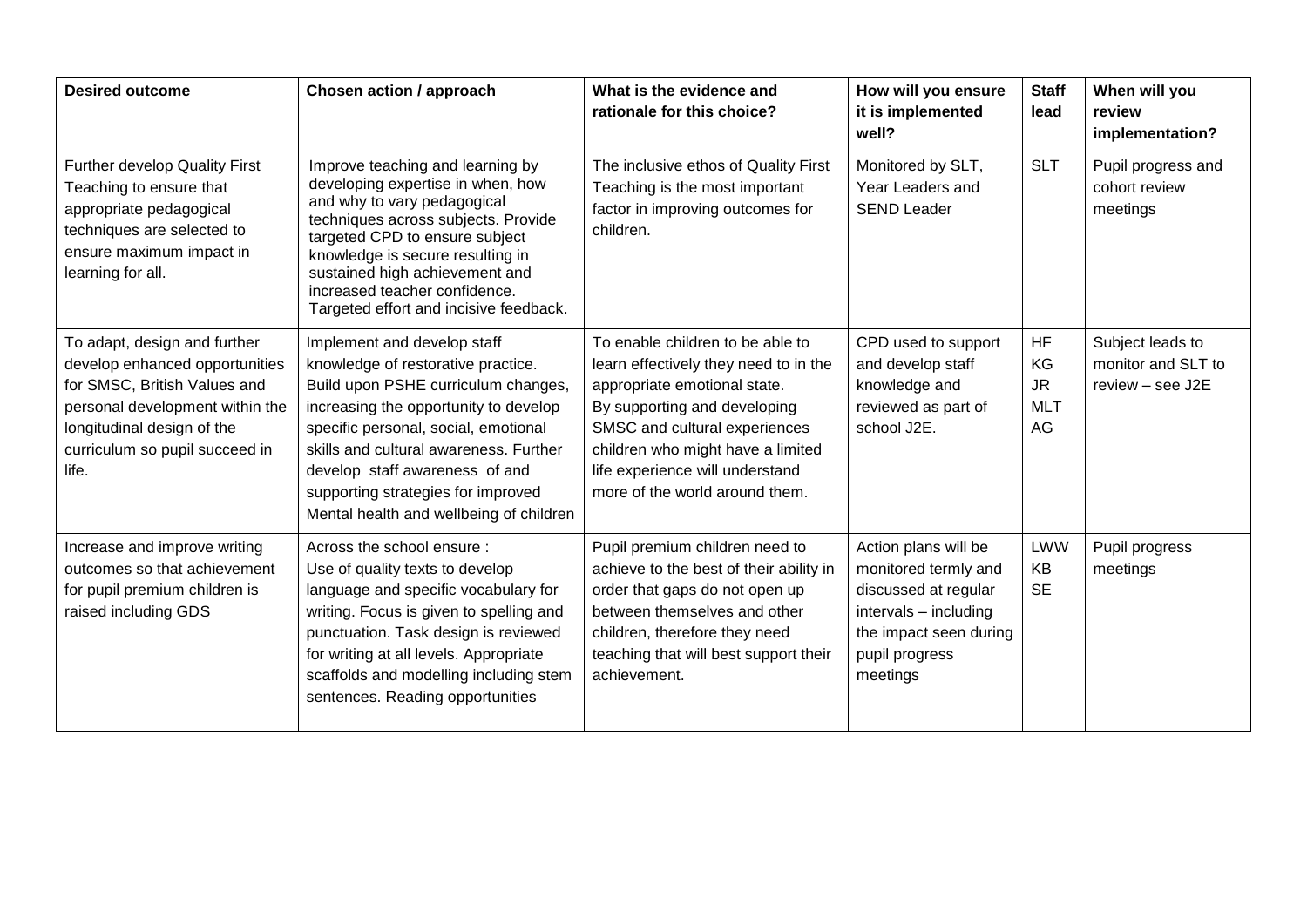| Increase and improve reading<br>outcomes so that achievement<br>for pupil premium children is<br>raised including GDS                     | promoted across the curriculum,<br>including pre-learning vocabulary and<br>1:1 reading.<br>Fluency and independent application<br>of knowledge and skills.                                                                                     |                                                                                                                                                               |                                                             |                                             | Pupil progress<br>meetings                                |
|-------------------------------------------------------------------------------------------------------------------------------------------|-------------------------------------------------------------------------------------------------------------------------------------------------------------------------------------------------------------------------------------------------|---------------------------------------------------------------------------------------------------------------------------------------------------------------|-------------------------------------------------------------|---------------------------------------------|-----------------------------------------------------------|
| Increase and improve maths so<br>that achievement for pupil<br>premium children in raised<br>including GDS                                | Early identification of pupils with the<br>skills to be GDS and appropriate<br>support given to ensure that<br>accelerated progress is made by some<br>children.                                                                                |                                                                                                                                                               |                                                             |                                             | Pupil progress<br>meetings                                |
| Review the curriculum so that<br>there is clarity in terms of<br>knowledge, coherence of<br>sequencing and deepening of<br>understanding. | Ensure that opportunities within and<br>across the curriculum are planned for<br>and delivered to enable acquisition<br>and retrieval of skills and knowledge<br>so that conceptual understanding is<br>built.<br>Ensure learning is memorable. | Teaching needs to be coherent;<br>building on previous knowledge in<br>order for it to support children's'<br>learning and move into the long<br>term memory. | Monitored by SLT,<br>Year Leaders and<br><b>SEND Leader</b> | <b>SLT</b><br><b>LWW</b><br><b>SE</b><br>AG | Year leads to monitor<br>and SLT to review $-$<br>see J2E |
| <b>Total budgeted cost</b>                                                                                                                |                                                                                                                                                                                                                                                 |                                                                                                                                                               |                                                             |                                             |                                                           |

| ii.<br><b>Targeted support</b>                                             |                                                                                                                                                                   |                                                                                                                                                                                             |                                                                                                                                   |                      |                                            |  |  |
|----------------------------------------------------------------------------|-------------------------------------------------------------------------------------------------------------------------------------------------------------------|---------------------------------------------------------------------------------------------------------------------------------------------------------------------------------------------|-----------------------------------------------------------------------------------------------------------------------------------|----------------------|--------------------------------------------|--|--|
| <b>Desired outcome</b>                                                     | Chosen action / approach                                                                                                                                          | What is the evidence and<br>rationale for this choice?                                                                                                                                      | How will you ensure<br>it is implemented<br>well?                                                                                 | <b>Staff</b><br>lead | When will you<br>review<br>implementation? |  |  |
| To boost achievement and<br>reduce 'dip' evident after<br>summer holidays. | Small groups are selected and supported<br>by a teacher over for reading, writing and<br>maths. These will include children to boost<br>to expected and also GDS. | Evidence shows that children<br>'dip' over the summer holidays<br>and particularly children who<br>may lack support at home or<br>are not as actively engaged in<br>educational activities. | Work will be carried<br>out by a quality<br>teacher who will use<br>assessment for<br>learning to ensure<br>high quality teaching | RB/<br><b>KP</b>     | October half term                          |  |  |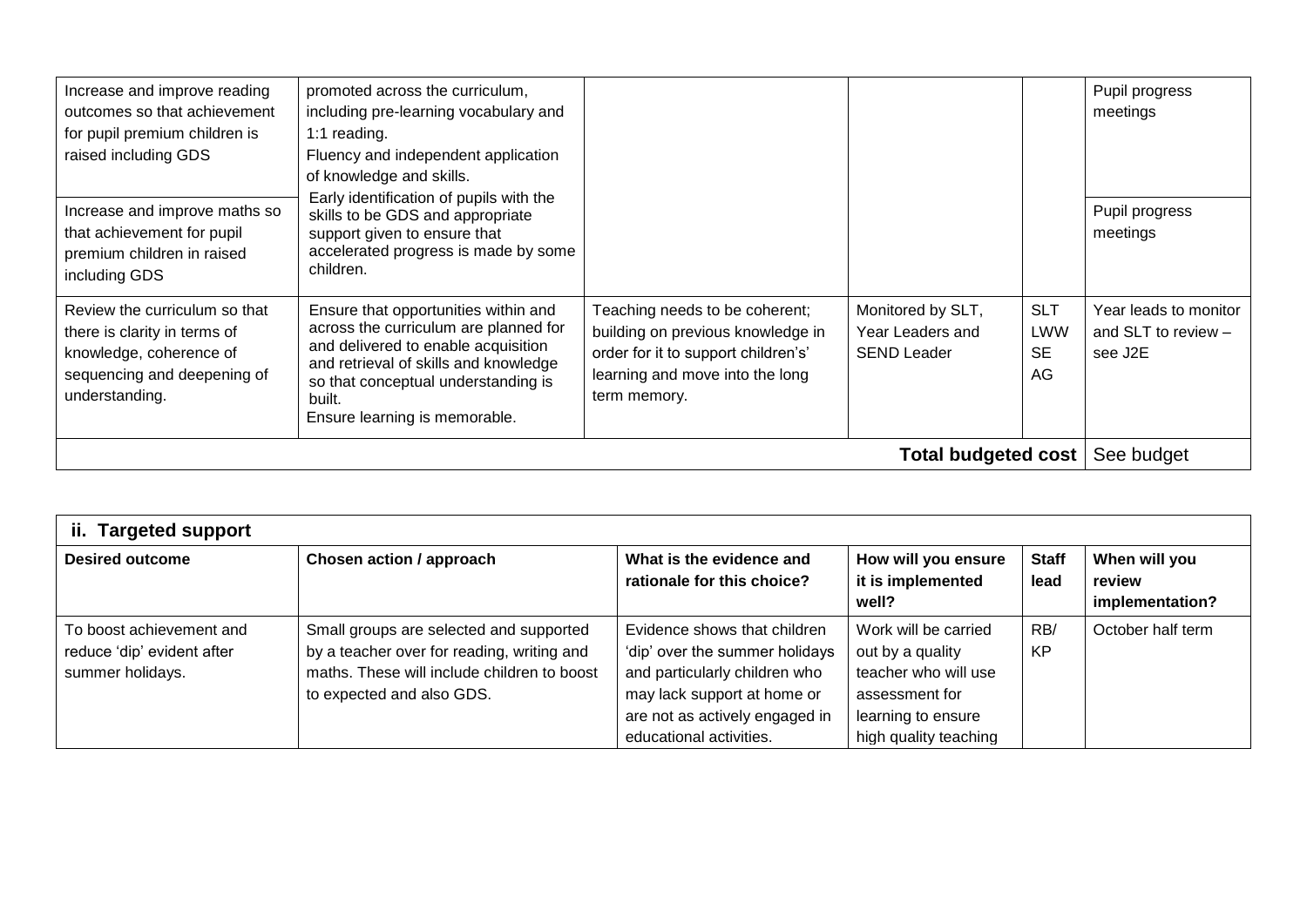| Improved attainment of targeted<br>pupil premium children                                                 | Small group and individual targeted support                                                                 | Some children need targeted<br>support to catch up or reach<br>their potential. This method<br>ensures support is given by<br>experienced Teachers and<br>TA's using a variety of<br>methods best suited to the<br>needs of the individual<br>children, including Sidney, FFT<br>wave 3, Maths, ELSA support,<br>booster groups. | Pupil premium<br>champion will identify<br>children ad set up<br>appropriate<br>interventions. Booster<br>groups will also be<br>considered as<br>necessary and will be<br>identified by Pupil<br>Premium Champion. | SW<br><b>KP</b>      | <b>Pupil Progress</b><br>reviews and as<br>necessary. |
|-----------------------------------------------------------------------------------------------------------|-------------------------------------------------------------------------------------------------------------|----------------------------------------------------------------------------------------------------------------------------------------------------------------------------------------------------------------------------------------------------------------------------------------------------------------------------------|---------------------------------------------------------------------------------------------------------------------------------------------------------------------------------------------------------------------|----------------------|-------------------------------------------------------|
|                                                                                                           |                                                                                                             |                                                                                                                                                                                                                                                                                                                                  | <b>Total budgeted cost</b>                                                                                                                                                                                          |                      | See budget                                            |
| iii. Other approaches                                                                                     |                                                                                                             |                                                                                                                                                                                                                                                                                                                                  |                                                                                                                                                                                                                     |                      |                                                       |
| <b>Desired outcome</b>                                                                                    | Chosen action / approach                                                                                    | What is the evidence and<br>rationale for this choice?                                                                                                                                                                                                                                                                           | How will you ensure<br>it is implemented<br>well?                                                                                                                                                                   | <b>Staff</b><br>lead | When will you<br>review<br>implementation?            |
| Improve children's learning to<br>learn behaviours for increased<br>learning stamina and<br>independence. | Learning Behaviour Champions and<br>consistent use of and introduction to<br>Learning Behaviours in Year R. | Well documented to have a<br>positive impact on children's<br>life-long learning                                                                                                                                                                                                                                                 | SLT lead and embed<br>throughout school<br>practice. Review and<br>adapt to maintain<br>momentum.                                                                                                                   | <b>KP</b>            | March /July 2020                                      |
| Increase the opportunity for<br>pupils to access clubs, trips and<br>a wider range of life experiences    | Subsidises available for trips, costs covered<br>for some clubs, additional trips arranged                  | Reflects falling income of<br>vulnerable families and their<br>ability to give children access<br>to additional experiences.                                                                                                                                                                                                     | Take up will be<br>monitored by office<br>and discussed with<br><b>Pupil Premium</b><br>Champion. Court Lane<br>Crystal's passport<br>record appropriate<br>opportunities.                                          | <b>KP</b>            | Half termly                                           |